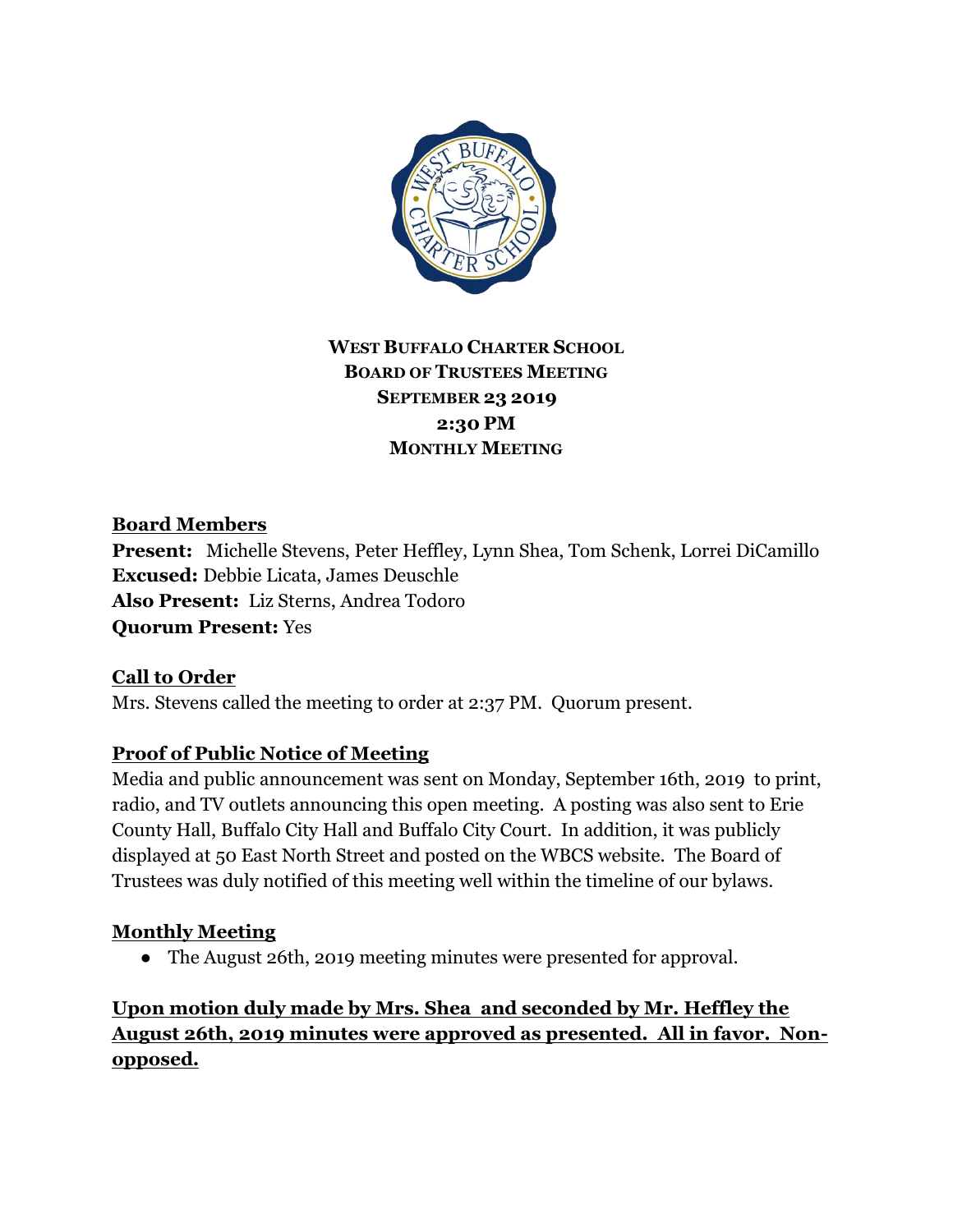### **Financial Report**

Mrs. Sterns presented the financial reports for the period ending August 31st, 2019 (a copy is attached hereto and made a part hereof).

● Mrs. Sterns is preparing for the annual financial audit which will consist of a two day visit by the auditors. The audit will be submitted to the State by the November 1st deadline.

**Upon motion duly made by Dr. Schenk and seconded by Mr. Heffley, the MOU-BestSelf contract was approved as presented. All in favor. Nonopposed.**

**Upon motion duly made by Mr. Heffley and seconded by Mrs. Shea, the Paylocity contract was approved as presented. All in favor. Non-opposed.**

**Upon motion duly made by Dr. Schenk and seconded by Mr. Heffley, the Work&Well contract was approved as presented. All in favor. Nonopposed.**

● Discussion regarding the new Social Worker from BestSelf.

## **Upon motion duly made by Mrs. Shea and seconded by Mr. Heffley, the August 31st, 2019 financials were approved as presented. All in favor. Nonopposed.**

### **School Leader Report**

Mrs. Todoro presented the School Leader report (a copy is attached hereto and made a part hereof).

- Mrs. Todoro presented an overview of the upcoming school visit with representatives from the NYS Education Dept. that will take place on October 22nd and 23rd. The BoT stakeholder meeting will most likely take place on the 22nd. Date and time of this meeting will be confirmed shortly.
- Discussion regarding the BPS renewal hearing that will take place on September 25th, 2019.
- BoT members to meet on Tuesday, October 15th at 10:30 AM ahead of the October 22nd State visit to go over pertinent items.